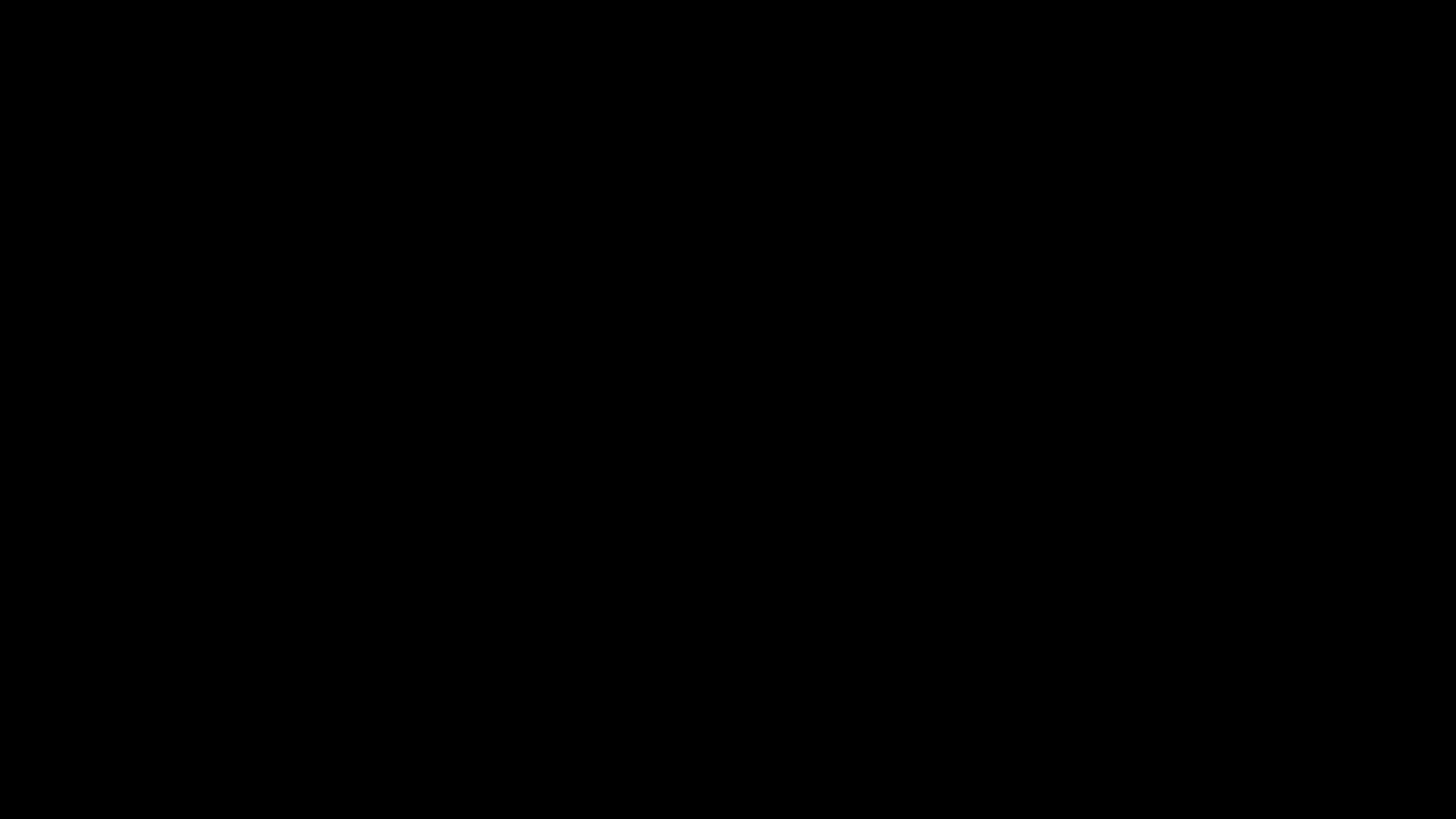## **TVA Long Term Partnership Agreement**

#### **March 12, 2020**



#### **Resolution 1410**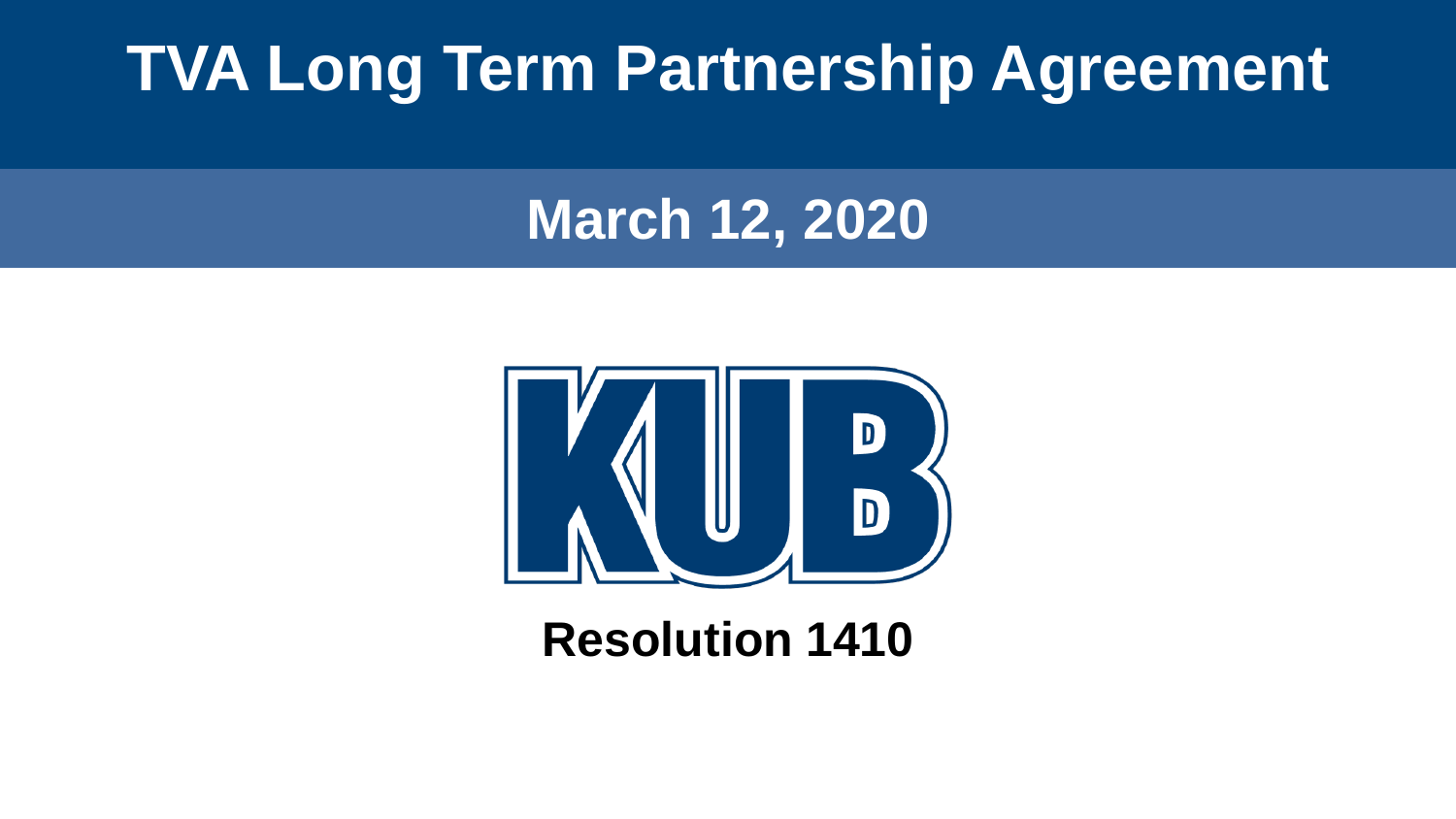# **Key Provisions of the Agreement**

- $\blacksquare$  Extends term from five years to 20 years, with annual extensions
- Partnership credit of 3.1 percent on wholesale base rates
- Five percent power supply flexibility
- Limitations on TVA rate increases
- Deeper engagement with TVA on long-term planning
- **Exercise Protections if TVA is sold**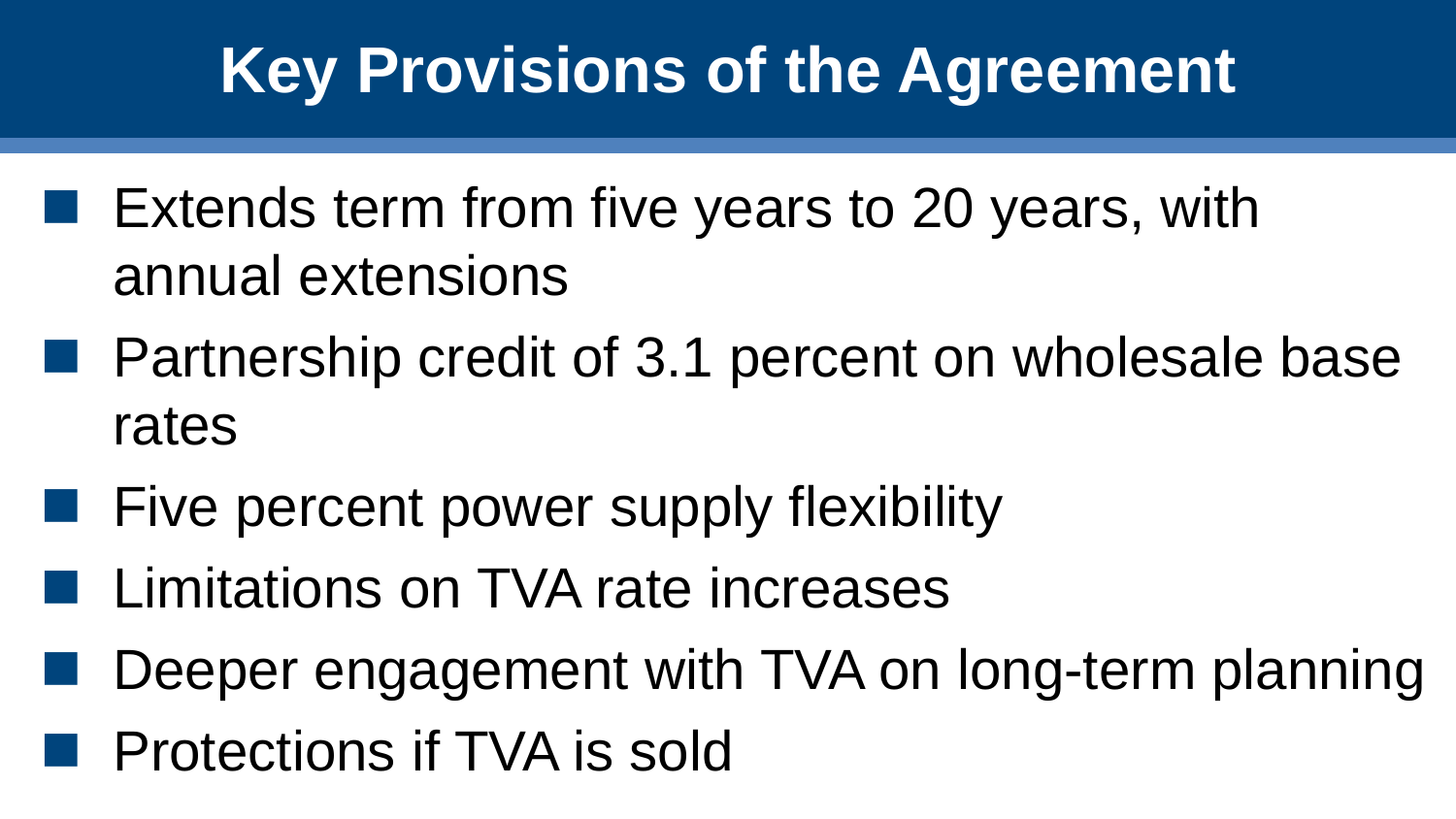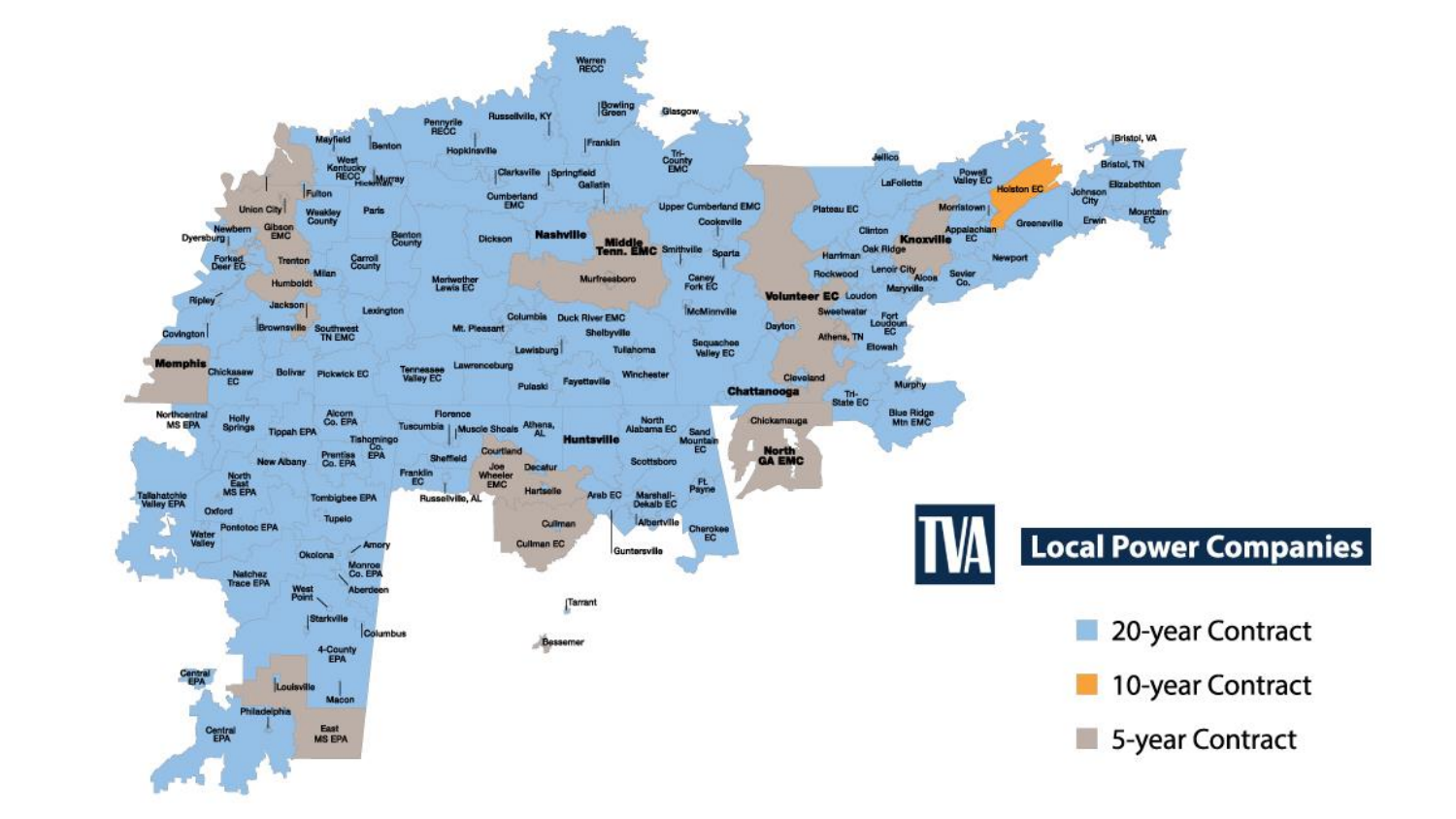# **KUB Review Process – Contract Language**

Reviewed language and identified concerns

- Limitations on natural gas system
- Limitations on KUB support of customer self-generation
- Rate protections limited to initial 20 year term
- Other terms related to giving notice
- Engaged with Chattanooga and Huntsville to seek amendments
- TVA agreed to the changes requested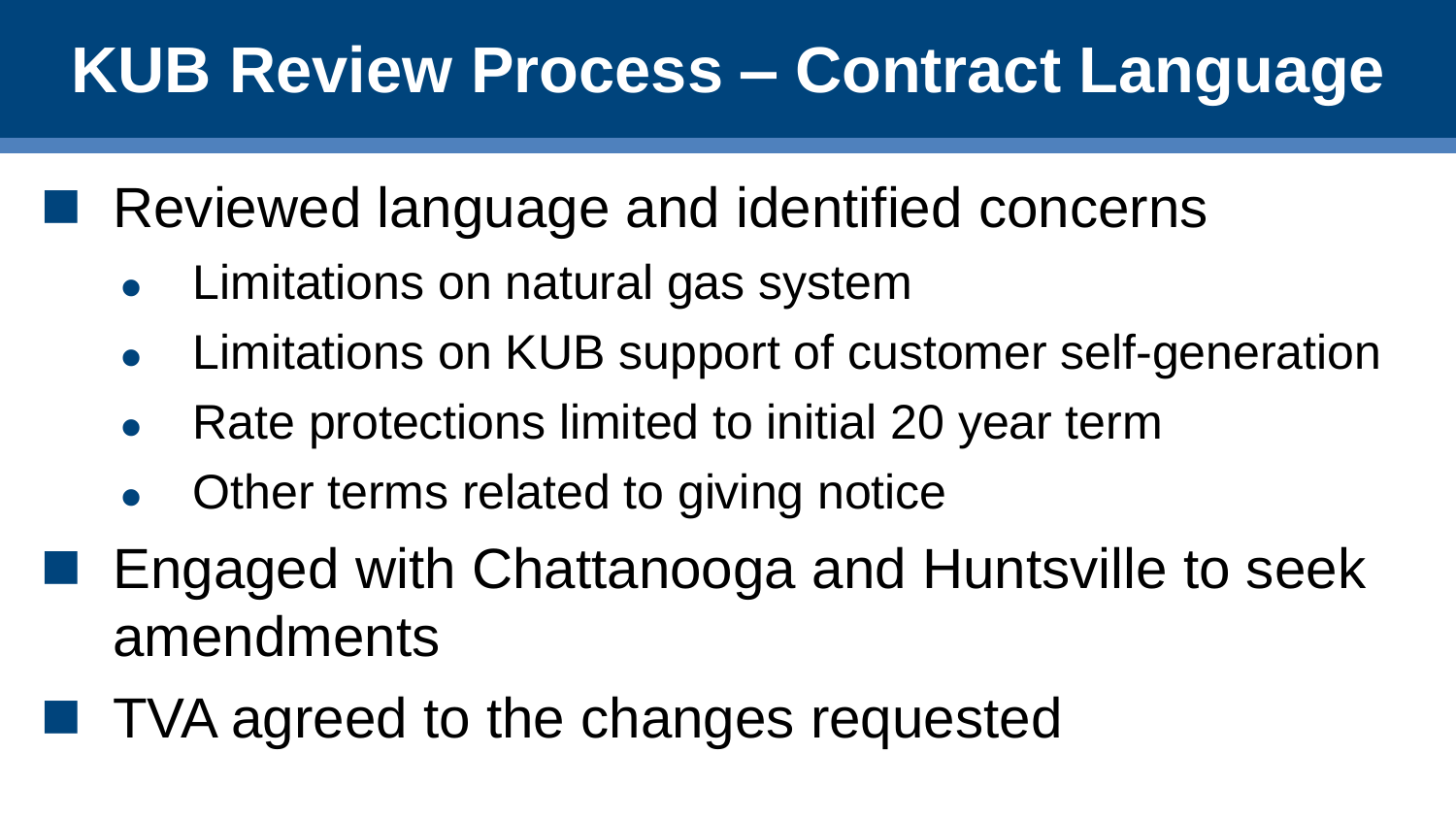## **KUB Review Process – Customer Input**

- Input received in person and in writing by members of the public
- Key areas of focus
	- Length of contract limits KUB's influence with TVA
	- 3.1 percent credit is not significant
	- 5 percent power supply flexibility is insufficient
- Staff reviewed and considered each concern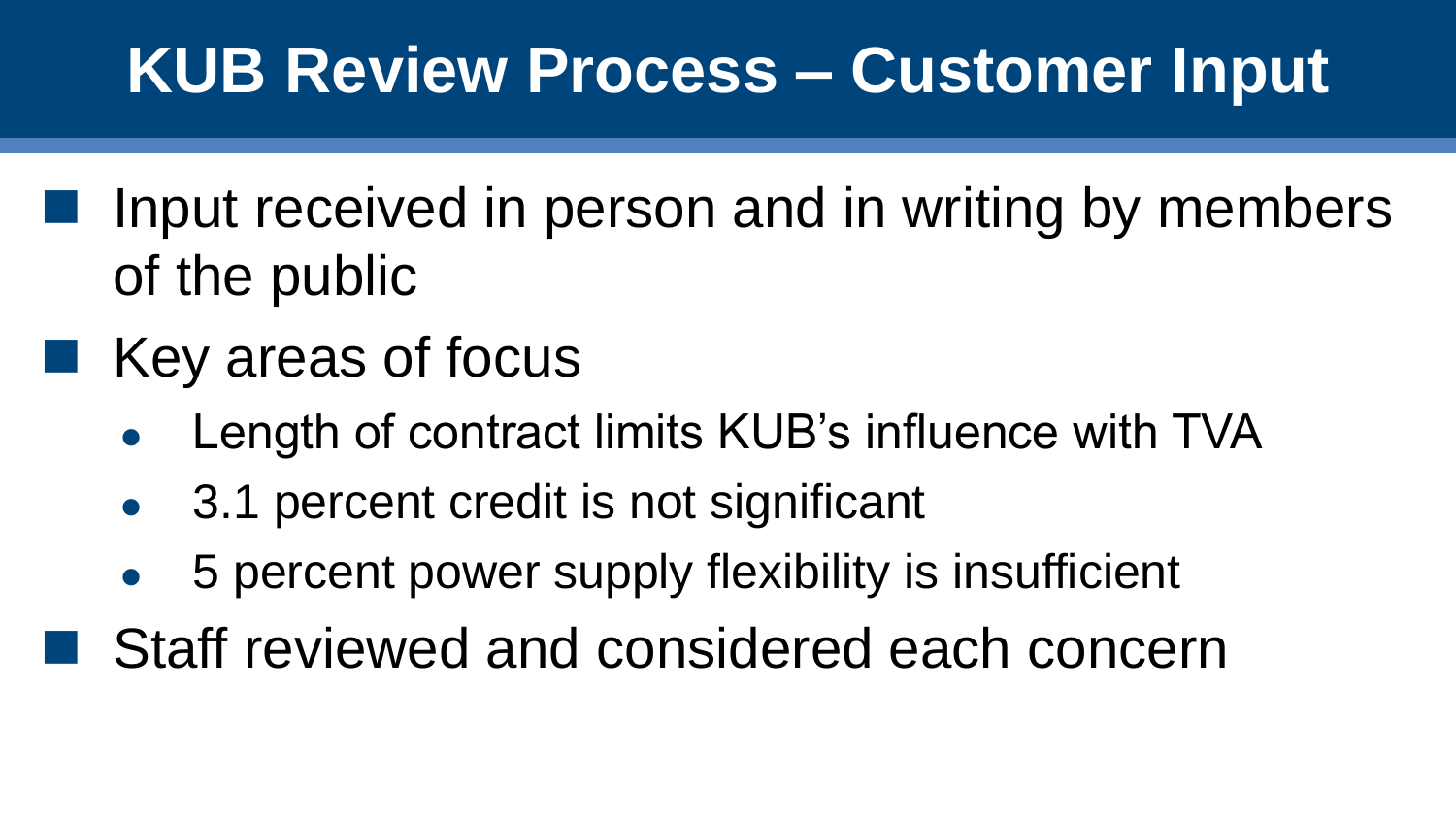# **Length of Contract**

#### ■ Two primary concerns

- Limitation on alternate power supply
- Impact on TVA responsiveness
- KUB's power supply options are limited
	- TVA Fence
	- Geographic location
- New agreement gives partner LPCs preferential involvement in TVA planning process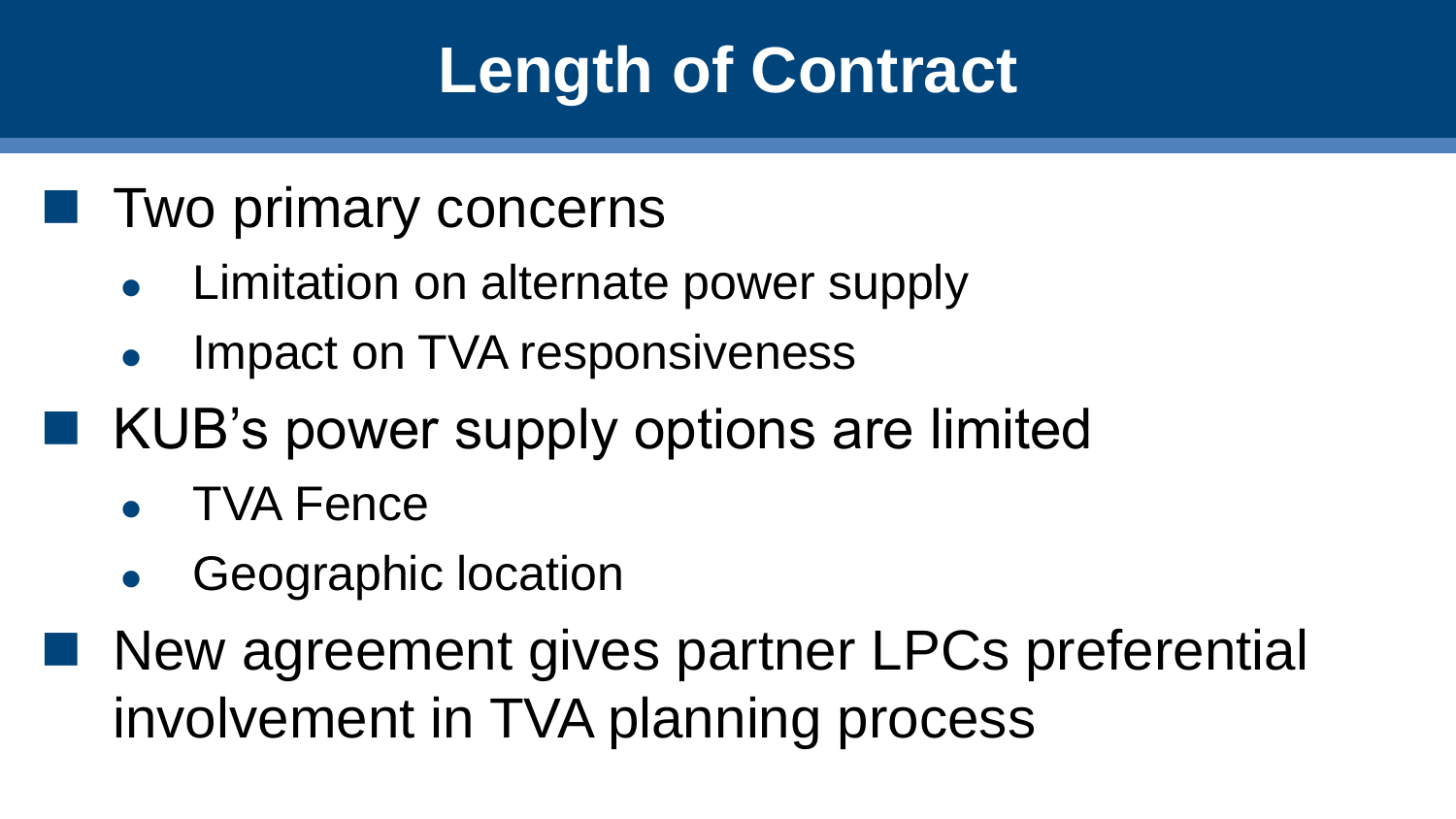## **Value of the Wholesale Rate Credit**

- 3.1 percent is approximately \$9.5M annually
- Funds can be used for
	- Reliability improvements
	- Deferral or elimination of planned rate increases
	- Low-income assistance programs
	- Environmental programs
	- Other electric system needs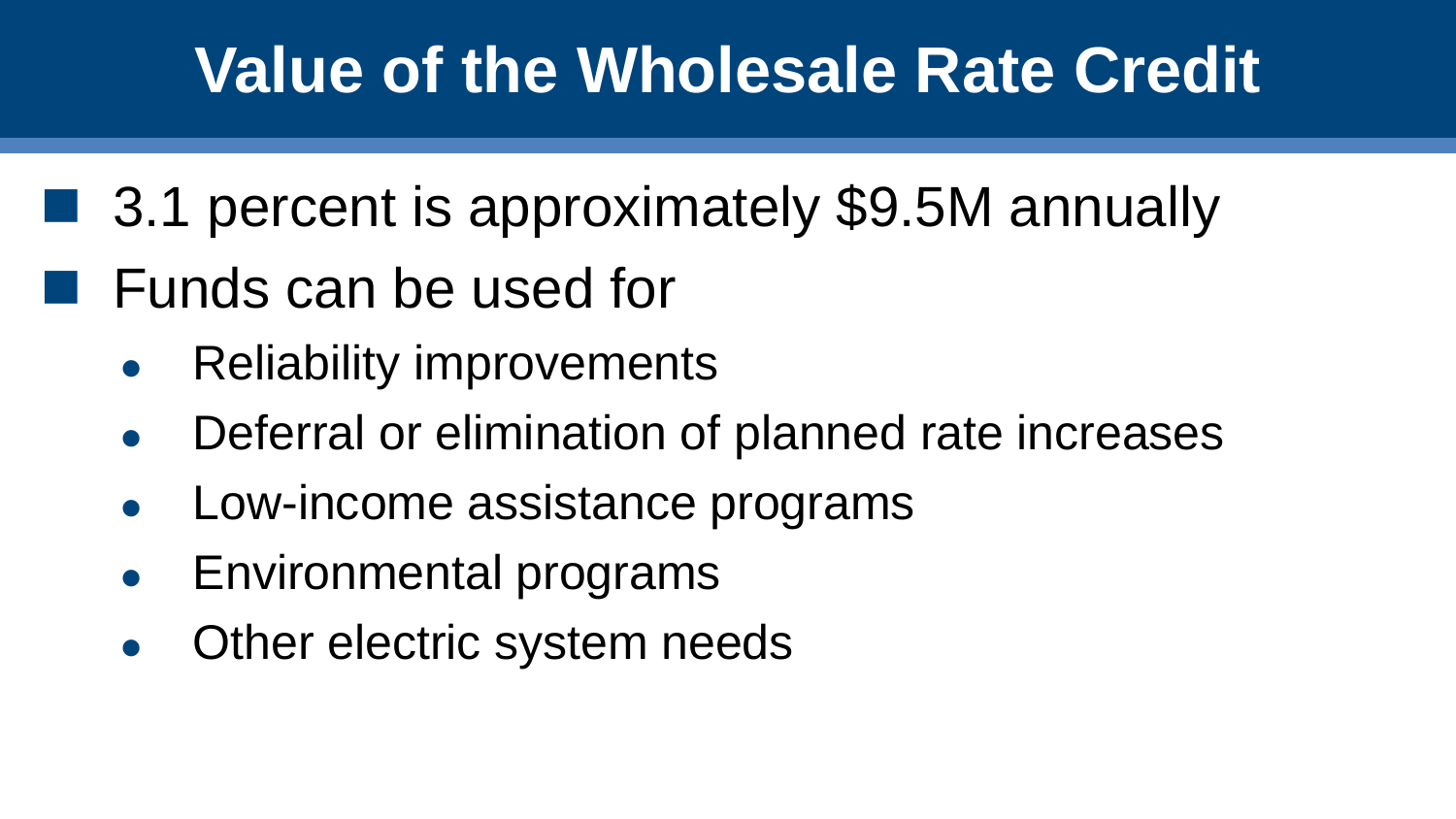# **Flexibility for Renewable Generation**

- Five percent flexibility gives KUB the opportunity to build its own generation
- TVA has indicated additional flexibility may be possible
- Beyond the five percent, KUB has other options
- KUB proposing to use a portion of the Partnership Credit (\$825K) toward renewable purchases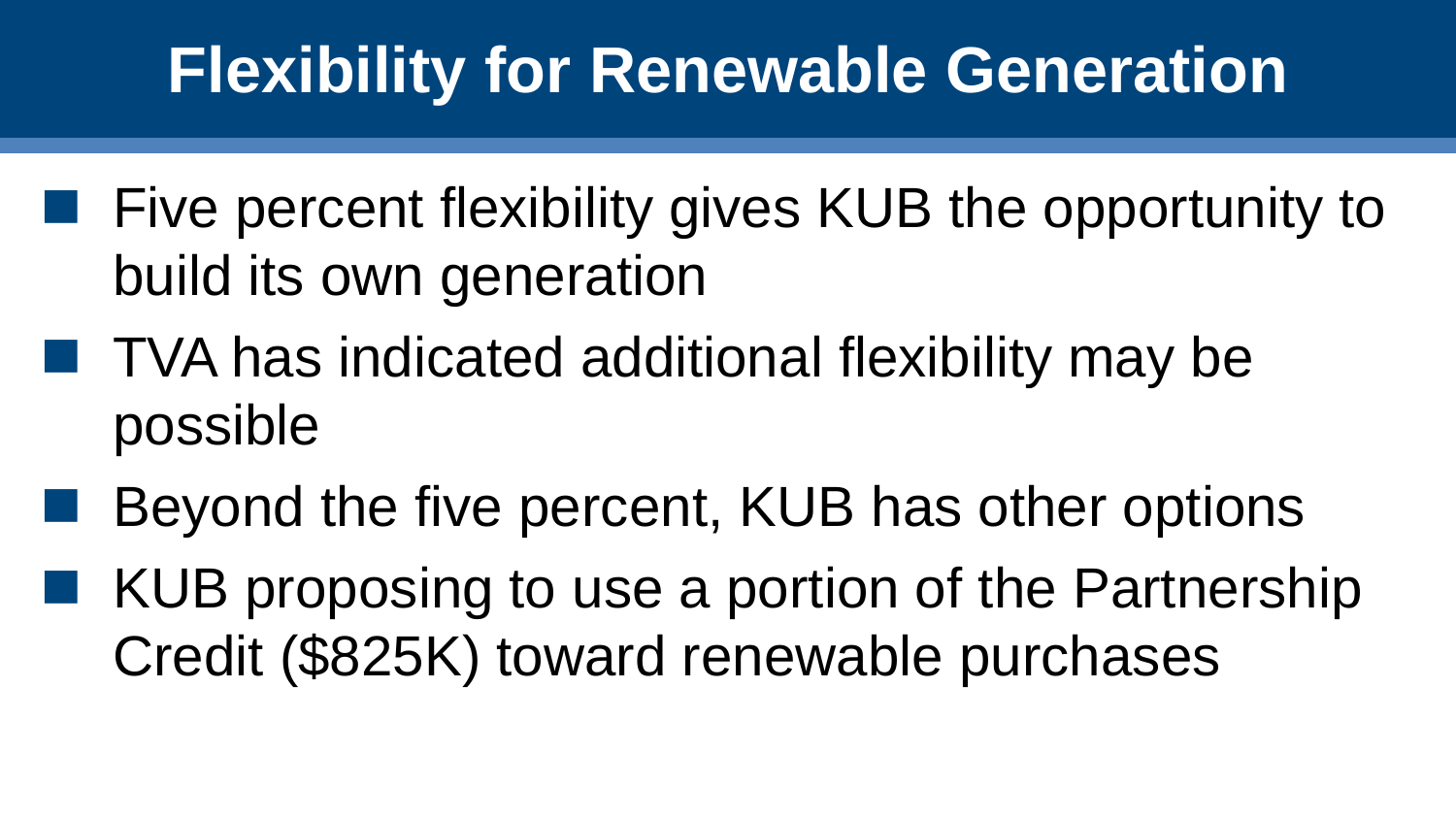# **Green Invest Program Agreement**

- KUB agreement is the first of its kind in the Valley
- Secures 212MW of new solar in the Valley
- Will provide 465 million kWh per year of solar output
	- Enough to serve 35,000 homes
	- Approximately eight percent of KUB's system load
	- Does not preclude other renewable projects
		- Self generation under the five percent flexibility provision
		- Community solar project already in development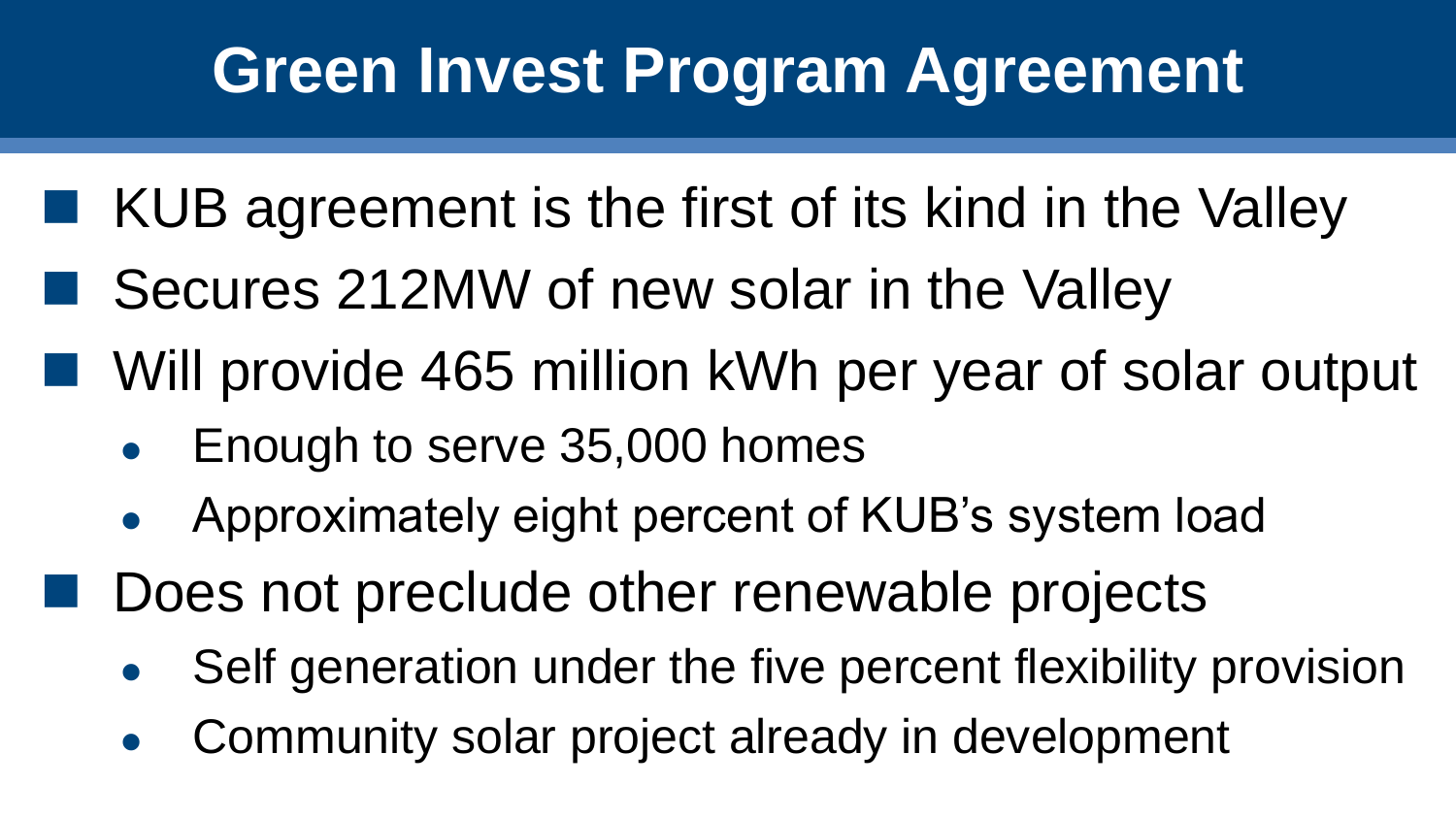# **Resolution 1410**

- Authorizes the President and CEO to execute the Partnership Agreement
- Authorizes the President and CEO to execute a Green Invest agreement to secure renewable resources for customers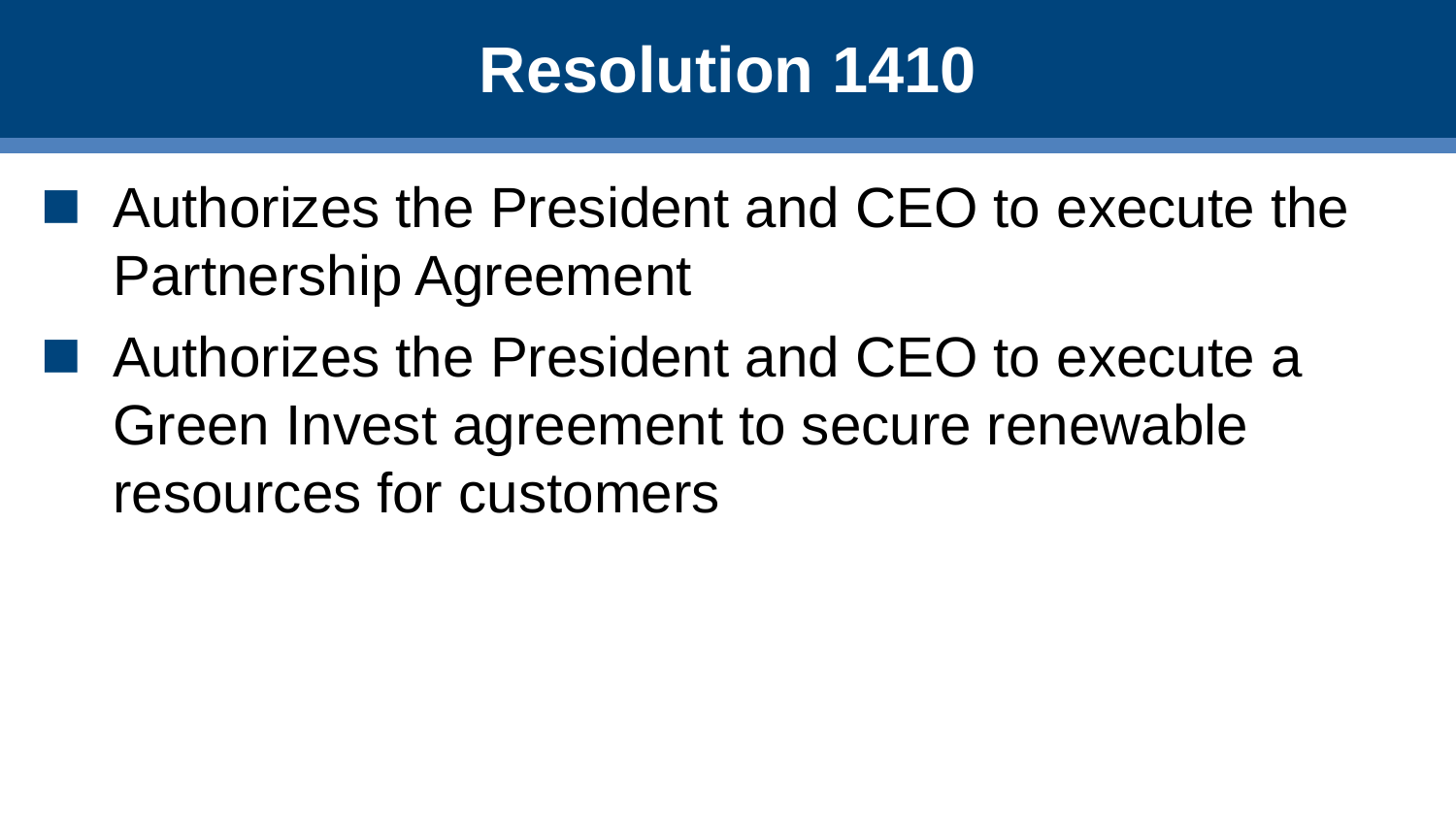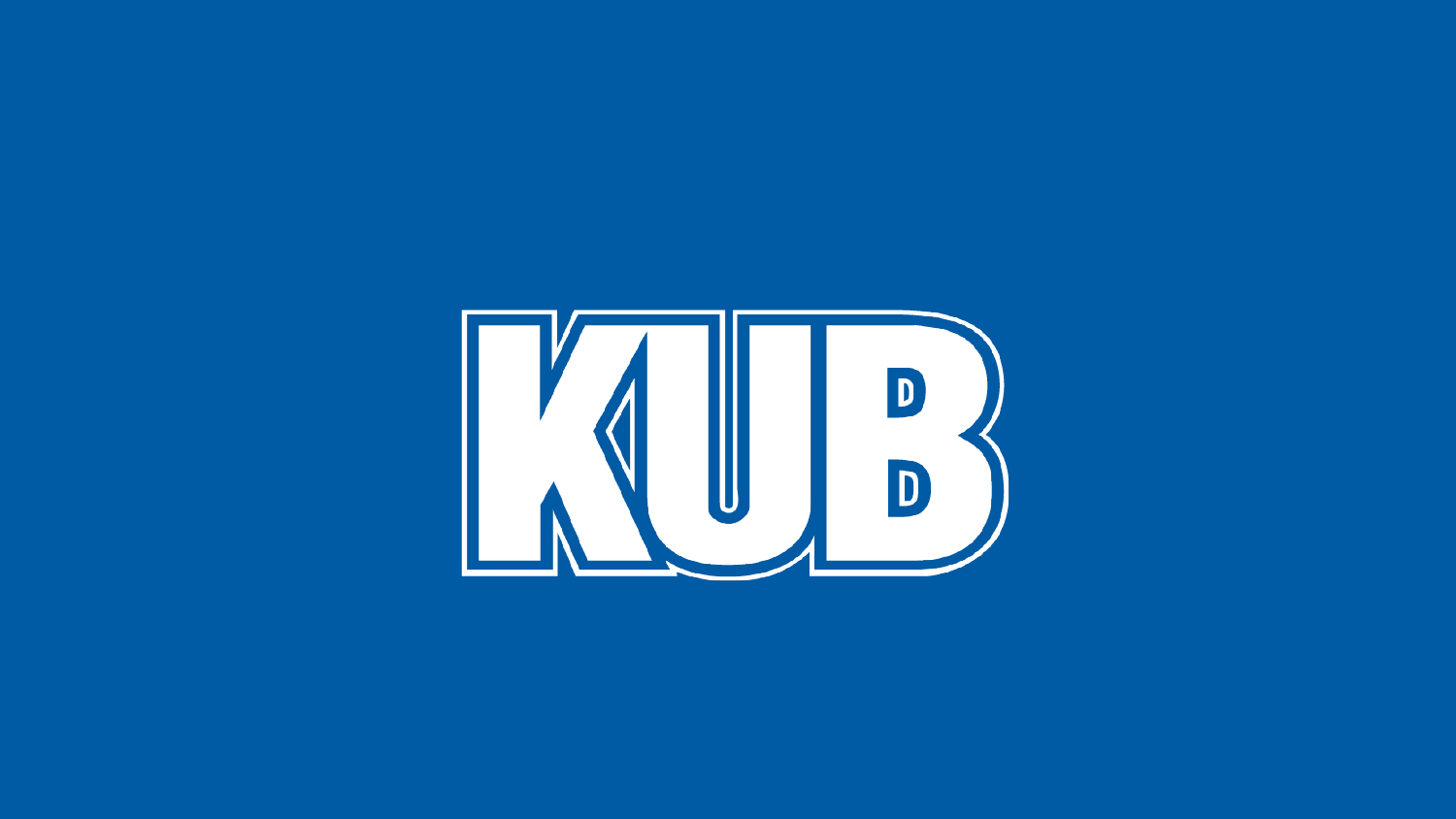### **NACWA Awards**

#### **March 12, 2020**

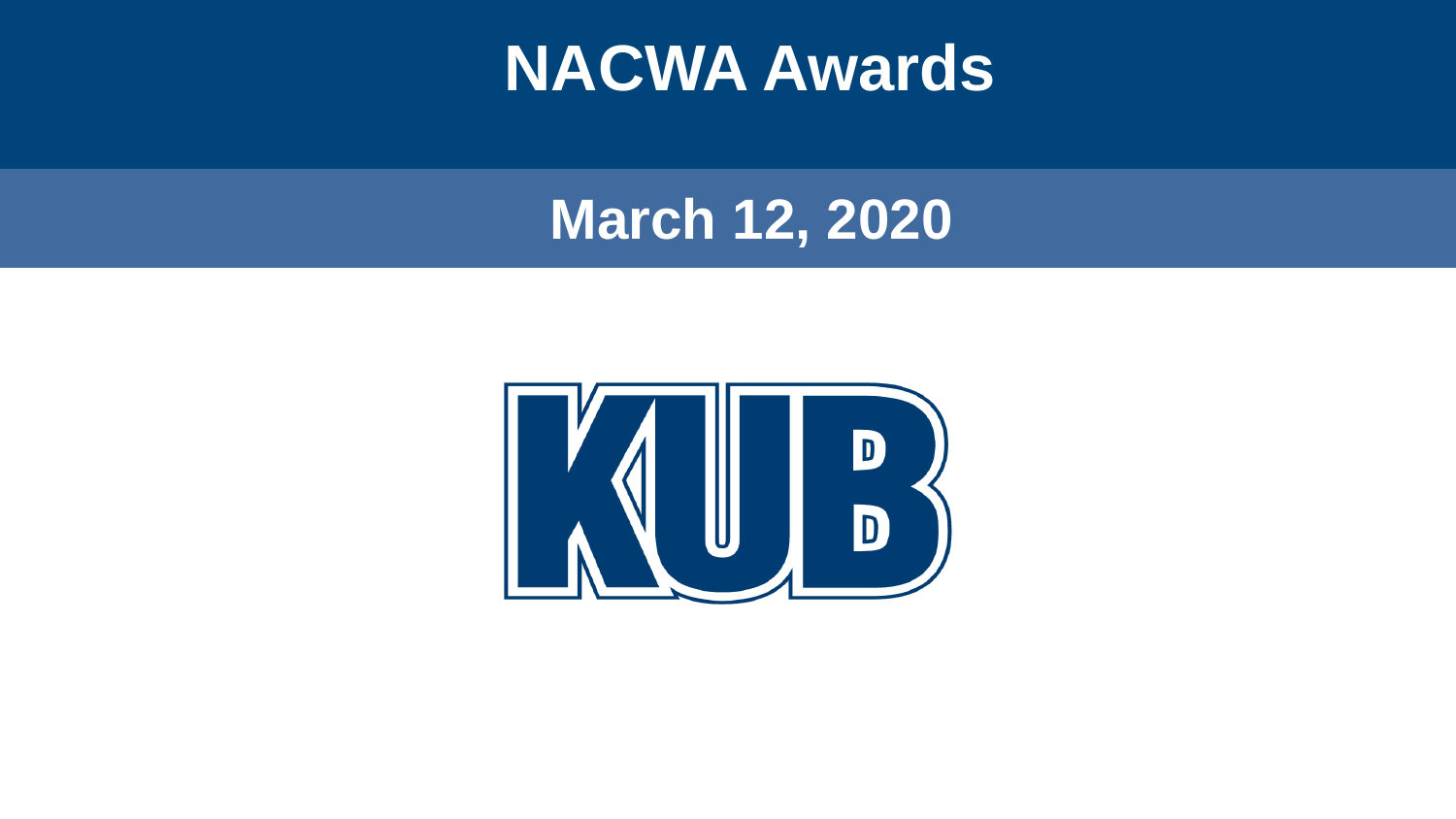**National Association of Clean Water Agencies**

- NACWA is nation's leader in legislative, regulatory, and clean water advocacy
- Membership nationwide
- KUB member since 1990
- KUB received two awards in December
	- **Public Information and Education**
	- Workforce Development





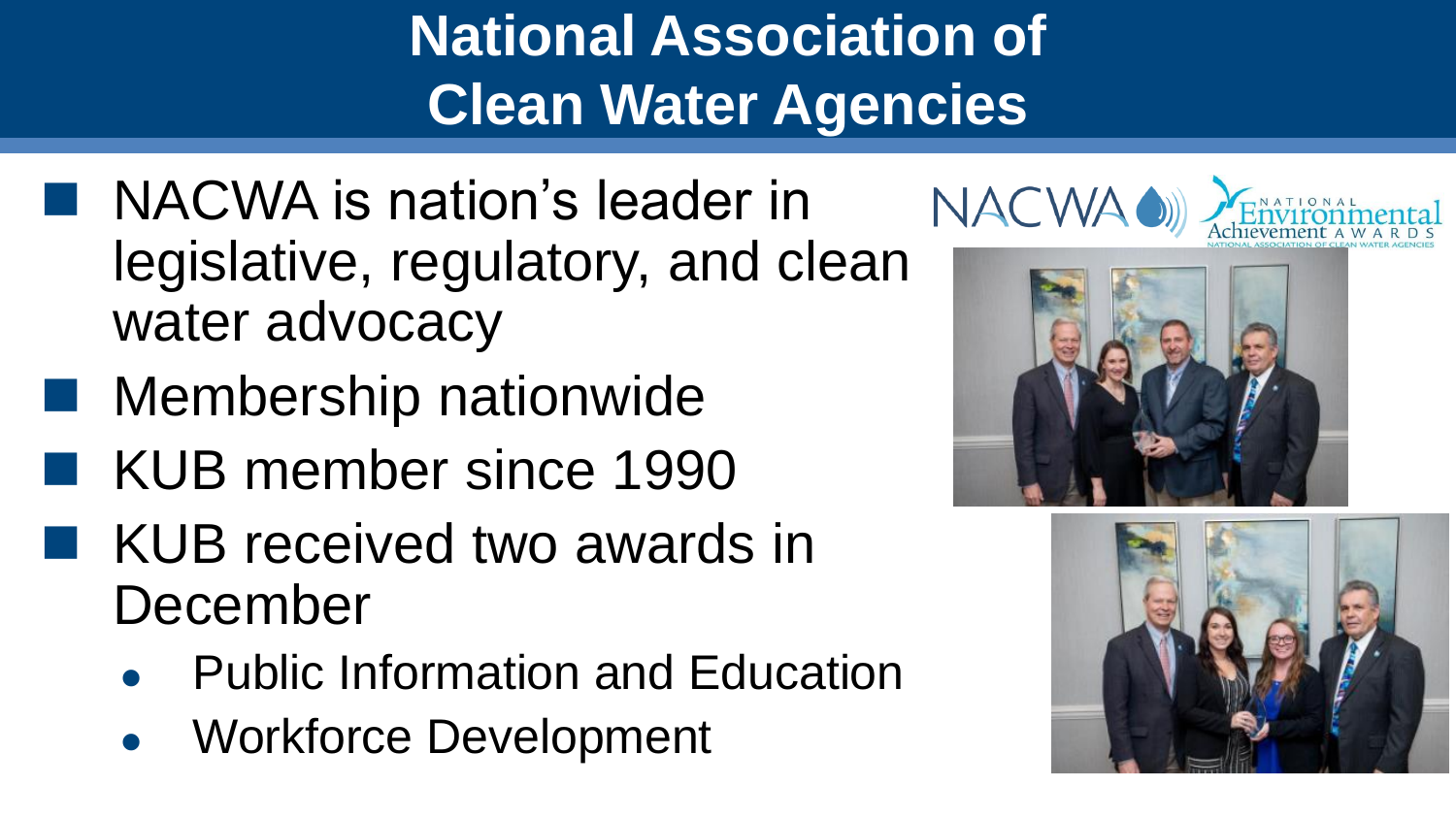# **Public Information & Education Award**

- Honored for "Inventive efforts in educating public"
- Water quality video
	- Shared KUB's water quality story
	- Provided water quality and conservation tips at www.kub.org/water



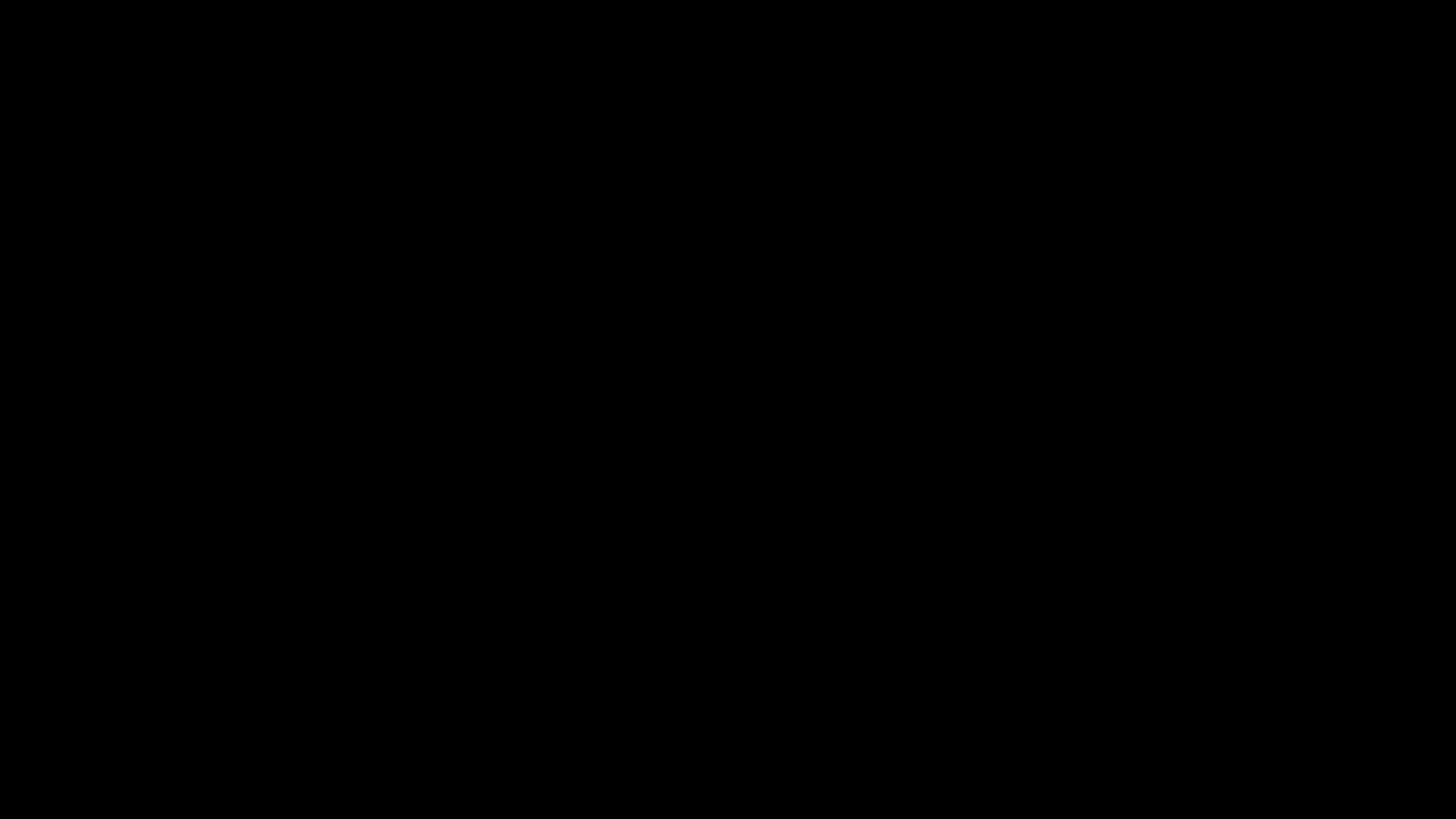# **Workforce Development Award**

- Recognized for "outstanding" solutions for ensuring a knowledgeable workforce"
- **Example 12 Plant Operator Qualification** Program
	- Trains new employees
	- Ensures technical competency
	- **Maintains qualified workforce**
- Trained and qualified 14 operators through the program